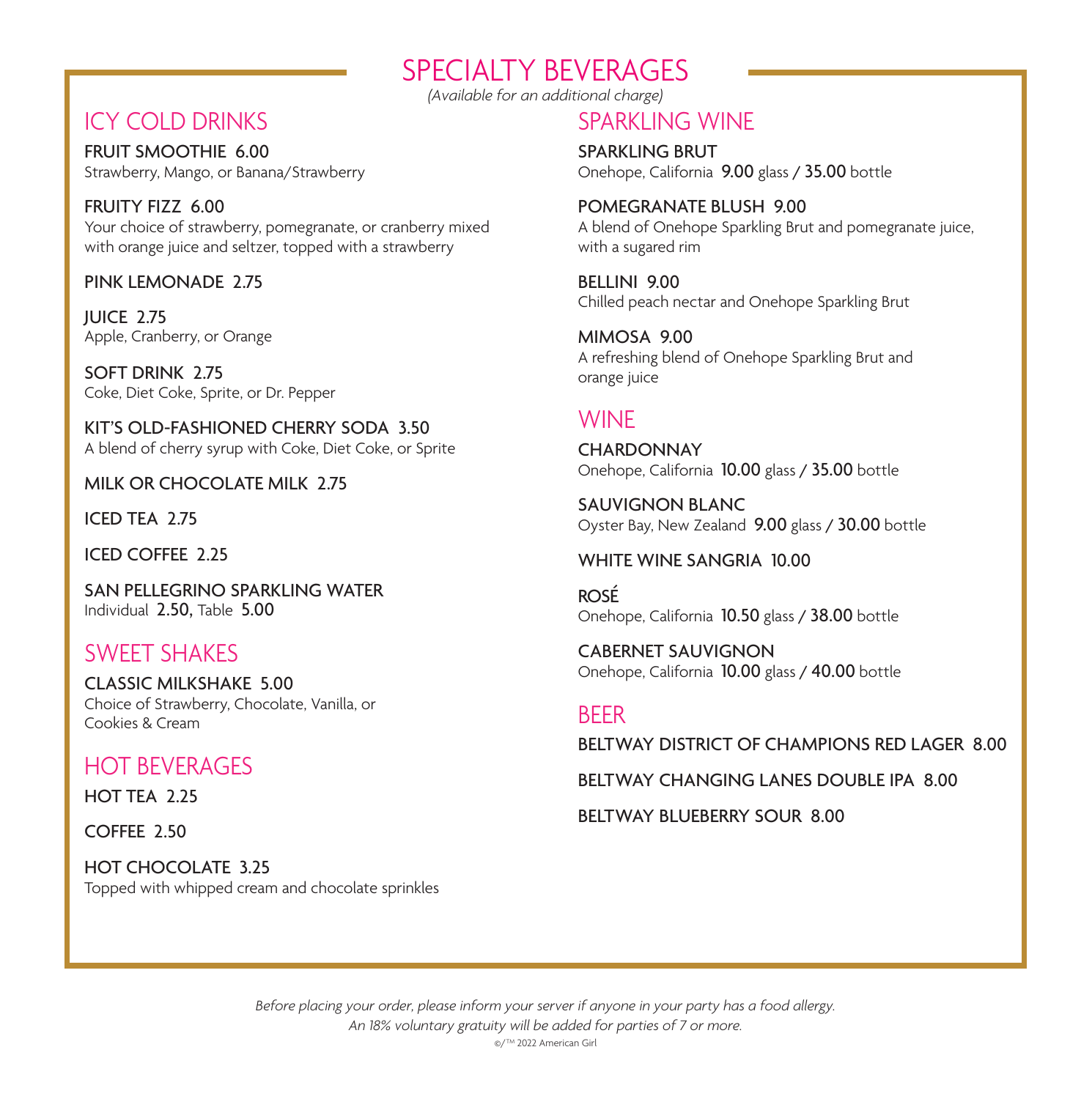# COMPLIMENTARY BEVERAGES

*(Included with your meal)* Pink Lemonade, Juice, Soft Drink, Milk, Iced Tea, Hot Tea, or Coffee Upgrade to KIT'S OLD-FASHIONED CHERRY SODA 1.00

## WARM WFI COMF

CINNAMON BUNS

Our petite cinnamon buns are an American Girl tradition.

# FIRST COURSE

Crisp vegetables with ranch for dipping, warm artichoke-spinach dip served with warm pita bread, and fruit kabobs with creamy strawberry yogurt.

# MARVELOUS MAIN COURSES

*(Select one)*

#### MACARONI WITH LOTS OF CHEESE

Tender macaroni noodles baked in a creamy cheddar cheese sauce. Served with a fresh fruit kabob.

#### BEST-EVER CHICKEN TENDERS

Our chicken tenders are gently seasoned to perfection and served with a side of mac and cheese and a fresh fruit kabob. Served with ranch, honey mustard, and BBQ sauce. *(Grilled chicken breast is available upon request.)*

#### AVOCADO CHICKEN BLT SALAD

With crisp bacon, hard-cooked egg, grilled chicken, grape tomatoes, red onions, bacon crumbles, and avocado slices tossed with spinach, chopped romaine, and honey-mustard dressing.

#### CHICKEN COBB SANDWICH

Grilled chicken topped with bacon, lettuce, avocado, and tomato on toasted ciabatta. Served with a mixed green salad.

#### AG CHEESEBURGER

Grilled to perfection and topped with cheddar cheese, lettuce, tomato, and pickles. Served with Bistro fries. *(Veggie burger may be substituted.)*

## DESSERT

*(Included with your meal)*

#### Our signature CHOCOLATE MOUSSE FLOWERPOT

Light and fluffy chocolate mousse topped with cookie crumbles.

Or upgrade to one of our other delightful desserts—ask your server for the complete list!

## \$25 PER PERSON, PLUS TAX AND GRATUITY

*Before placing your order, please inform your server if anyone in your party has a food allergy. Consuming raw or undercooked meats, poultry, seafood, shellfish, or eggs may increase your risk of food-borne illness, especially if you have certain medical conditions. An 18% voluntary gratuity will be added for parties of 7 or more.*